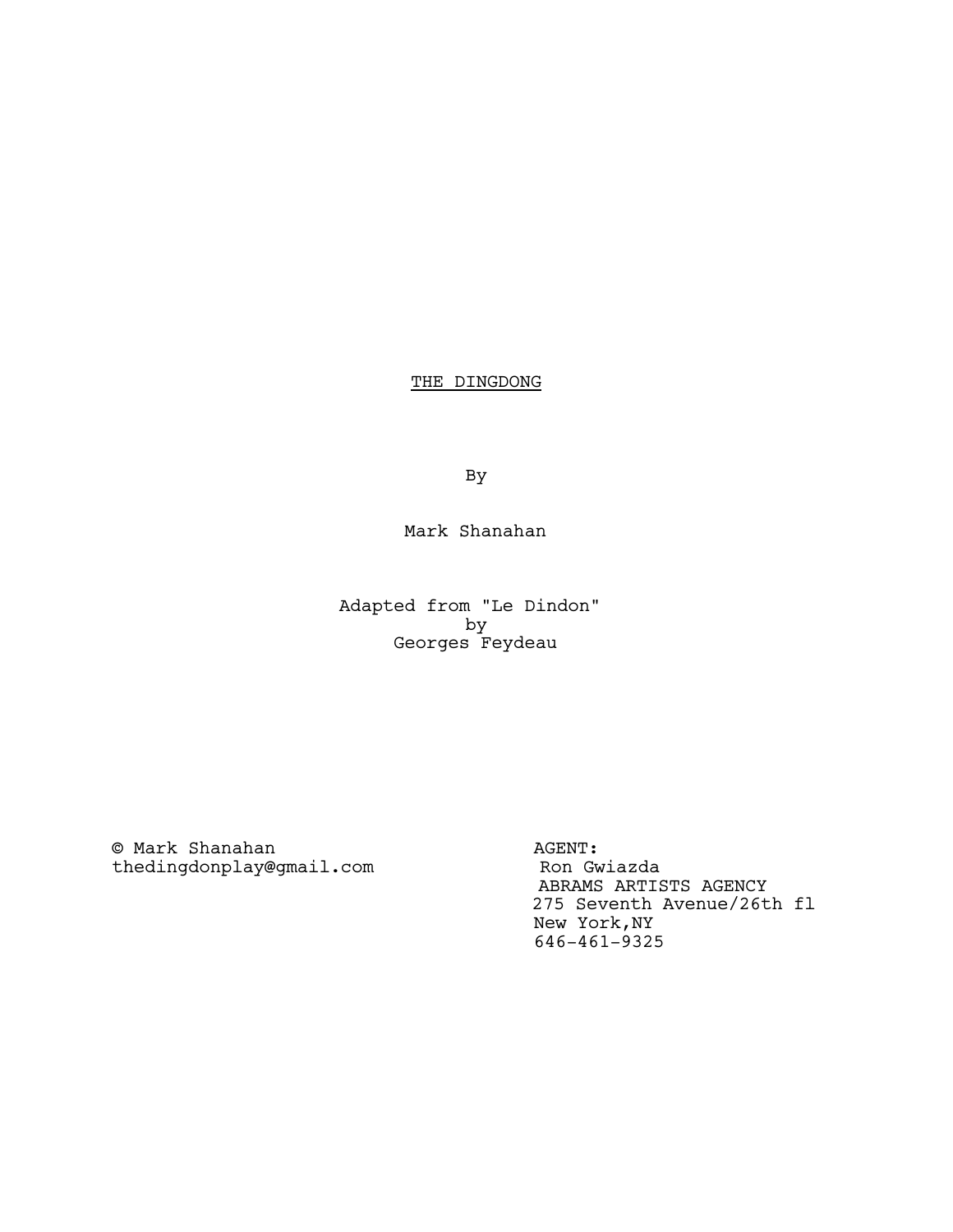#### **ACTOR 1**

**Lucy Vatelin:** The wife of a French lawyer. She dresses in a straight laced manner, her hair tight and her clothes fashionable yet modest. She's bright, shrewd and sweet. Yet, she has a little more spunk than even she knows!

**Mme. Pinchard:** A bit older. Deaf, gassy and sweetly in love with her husband. She dresses in an unattractive fashion with librarian glasses.

## **ACTOR 2**

**Dr. Pontegnac:** A cad. A dark suited Lothario who runs after every girl he sees. He's a bit of an overgrown teenager and a real schemer. He needs to satisfy his every urge.

**Soldignac:** An Hungarian businessman, born in Marseilles, now living in Italy. Genial, emotional and a little dim. Also a boxer.

**Pinchard:** A country doctor on holiday to Paris with his wife. He's older and therefore easily irritated. He's a horny bastard but he loves his wife.

## **ACTOR 3**

**Vatelin:** A Paris lawyer. He's a bit of a nerd, with his glasses and bow tie. He's bright and enthusiastic. Above all, he loves his wife even though he can act like a real dingdong sometimes.

# **ACTOR 4**

**Redillon:** A handsome, refined, French Dandy with standards. His clothes are ostentatious with a scarlet shirt and a flamboyant coat. He has a good heart underneath his lecherous exterior.

**Bellboy:** A 17 year old virgin, trying his best to keep the hotel running.

**Policeman:** A Parisian policeman. Slight French accent.

#### **ACTOR 5**

**Mme Pontegnac:** A tough Parisian woman with a gruff exterior. She's suspicious of her husband's every move. A bit of a bulldog, she likes fine clothes and fine appearances .

**Fabiola:** An Italian sex pot. She's alternately elated and suicidal within the same breath. Like Anna Magnani with a touch of Lucille Ball thrown in. But, you know, REALLY Italian.

**Mandy:** A savvy New York seductress with Manhattan moxie. At times, a breathy, sweet siren like Marilyn Monroe. She's smart cookie, in control, she's looking for love and she knows what likes.

**Sexy French Maid:** A French maid who is sexy. Slight French accent.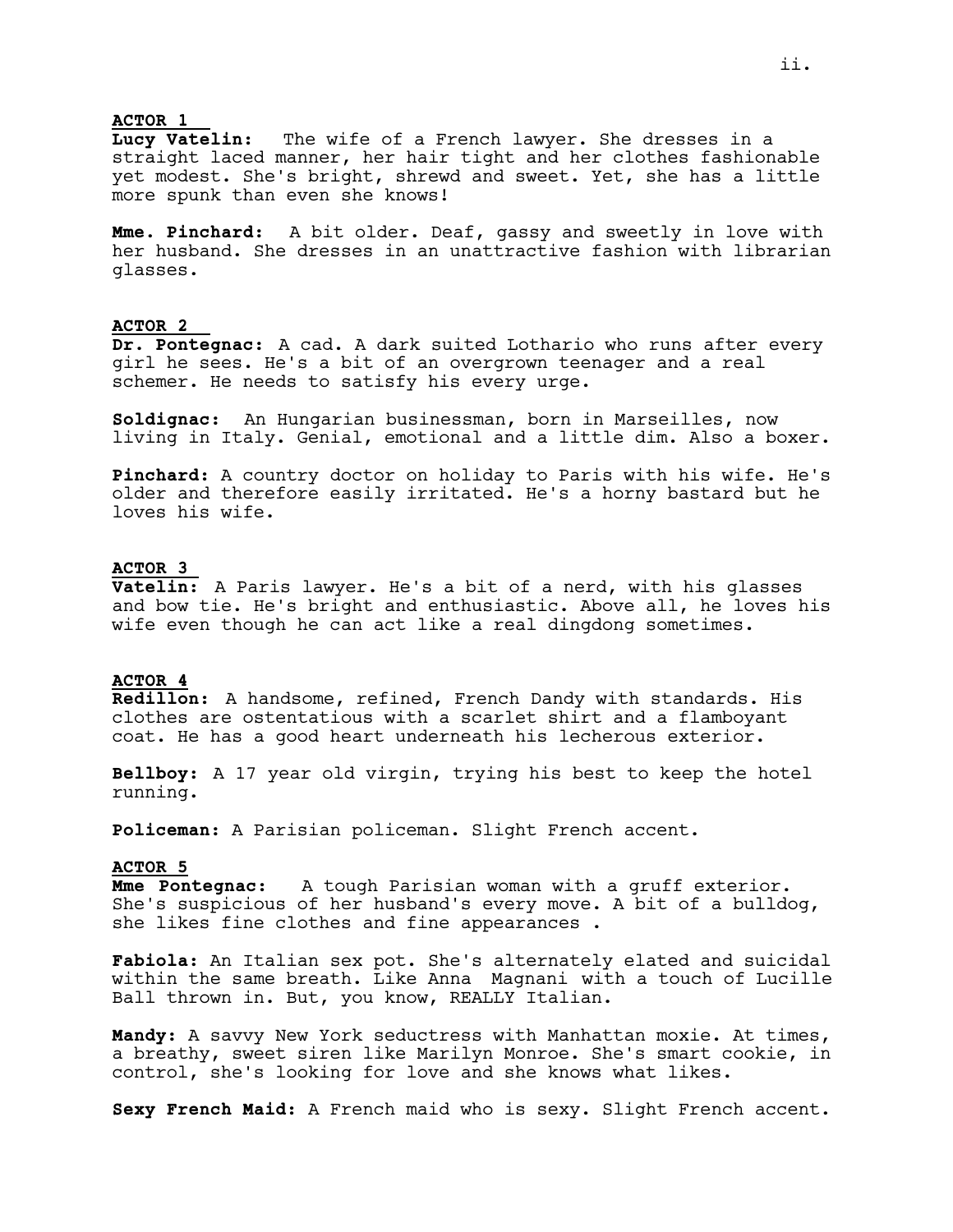ACT ONE

THE LARGE VESTIBULE OF A FRENCH TOWNHOUSE APARTMENT. 1939.

LUCY (ACTOR 1) enters, frantically. The locks of her tightly pinned hair are coming undone. She manages to shut the door just as a leg is jammed through! PONTEGNAC (ACTOR 2) is chasing her.

> LUCY Ohmigod! Ohmigod! Ohmigod! Leave me alone! Go away, Monsieur!

PONTEGNAC (OFF STAGE) Madame, please! Just hear me out!

LUCY

Charles?! Are you home? Charles? Oh, My God, I'm on my own here!

PONTEGNAC Please, Madame! Please! I'm begging you!

LUCY And I'm begging *YOU*, go away!

PONTEGNAC If I could just get a word in!

LUCY Oh, you're trying to get in more than that!

PONTEGNAC bursts in. He is dressed in a dark suit and loud tie. The two square off like two animals before an attack.

> LUCY (CONT'D) Get back, you!

PONTEGNAC Now please, Madame! You have nothing to fear! God, I've dreamed of this.

**TJUCY** Well, keep dreaming, buddy. You don't know who you're dealing with. I'm not scared of you!

She takes a swipe at him!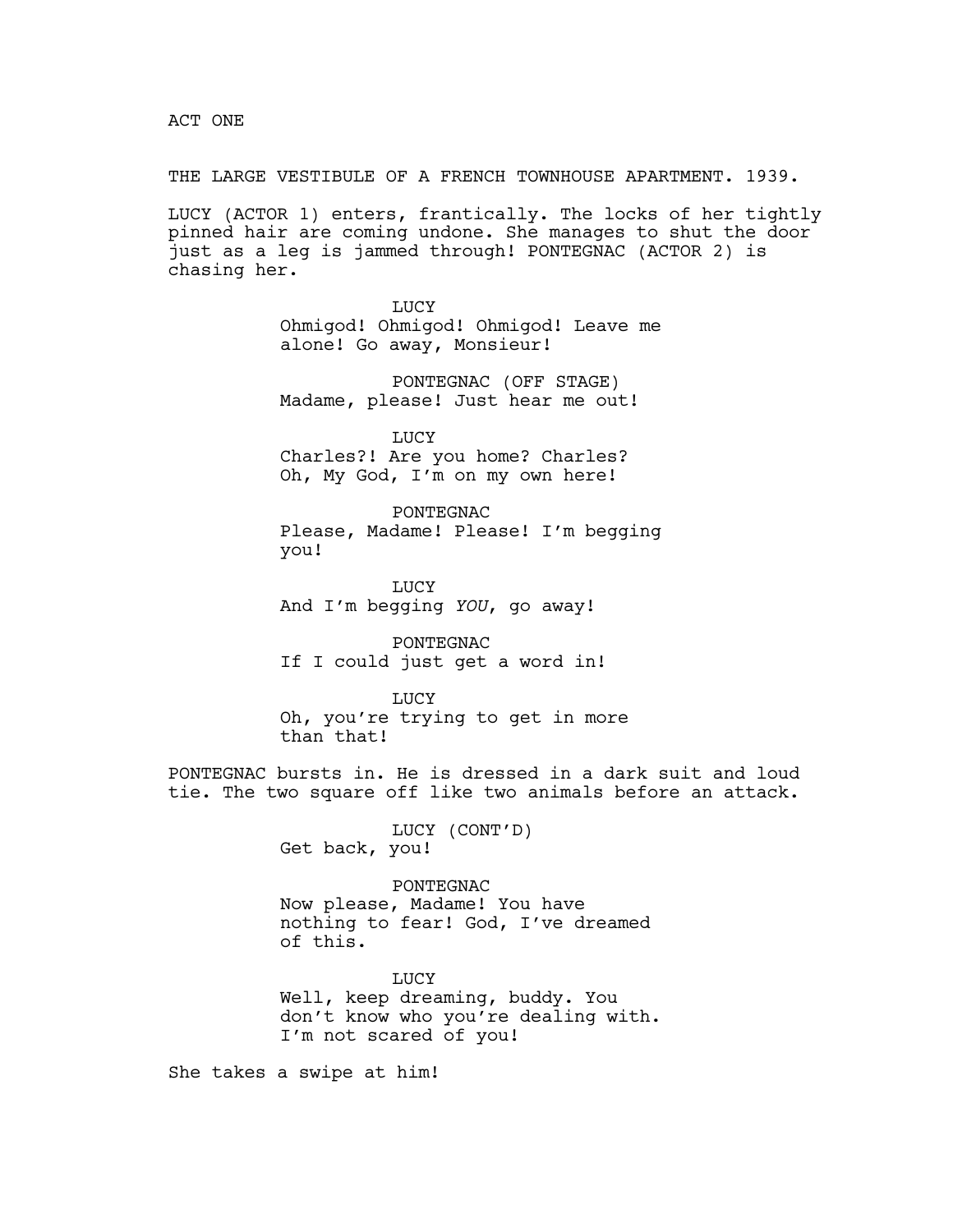# PONTEGNAC

Aw, don't play hard to get! Admit it, you like me. My intentions may be dishonorable, but they're not insulting! You ran before I could express my feelings!

#### LUCY

You chased me ten blocks! Everyone this side of the Seine heard you shout that you wanted to make passionate love to me! Are you crazy?

#### PONTEGNAC

Yes, I am! Crazy about you! I can't help it! The heart wants what it wants. I'll do anything you ask. Anything!

LUCY

Then leave!

# PONTEGNAC

Anything but that. Since the moment I saw you sitting in that cafe eight days ago, I've thought of nothing but you.

#### LUCY

You've been following me for eight days?

### PONTEGNAC

You must've noticed me! A smile here? A wave there? You couldn't have missed me across the street.

#### LUCY

I'm sorry but I took absolutely no notice of you!

### PONTEGNAC

The way you were ignoring me I thought you were sending me some kind of a signal! After all, we are made for each other!

## LUCY

You've got some nerve! Monsieur, I don't even know you!

PONTEGNAC And there's so much of me to know.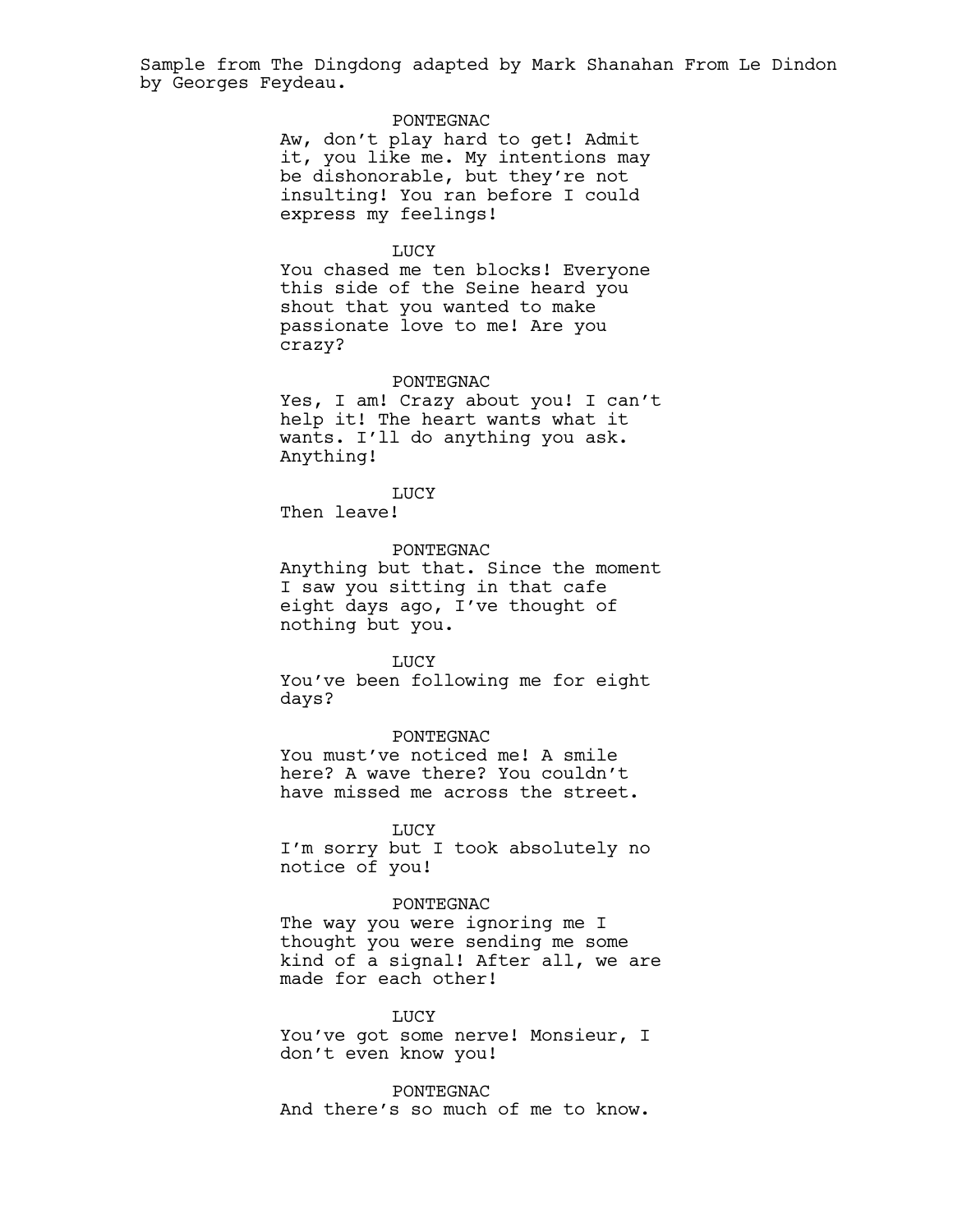> LUCY You disgust me!

PONTEGNAC It's not disgust, it's attraction. A common mistake. I can do things for you. Things you never dreamed of. I can bring you to the heights of ecstasy. Come to me, Marguerite!

LUCY My name is Lucy!

PONTEGNAC Come to me, Lucy!

LUCY Monsieur! I am an honest woman!

PONTEGNAC Perfect! I love honest women! In fact, I'm married to one!

**LUCY** Wait, what? You have a wife?

# PONTEGNAC

Sometimes!

**LUCY** I'm calling my husband!

PONTEGNAC Wait, what? You have a husband?

LUCY Oh, you better believe it! He's a big, hulking, brute! And extremely jealous!

PONTEGNAC That's never stopped me before.

**LUCY** 

Just who do you think you are, anyway?

PONTEGNAC I thought you'd never ask! My name is---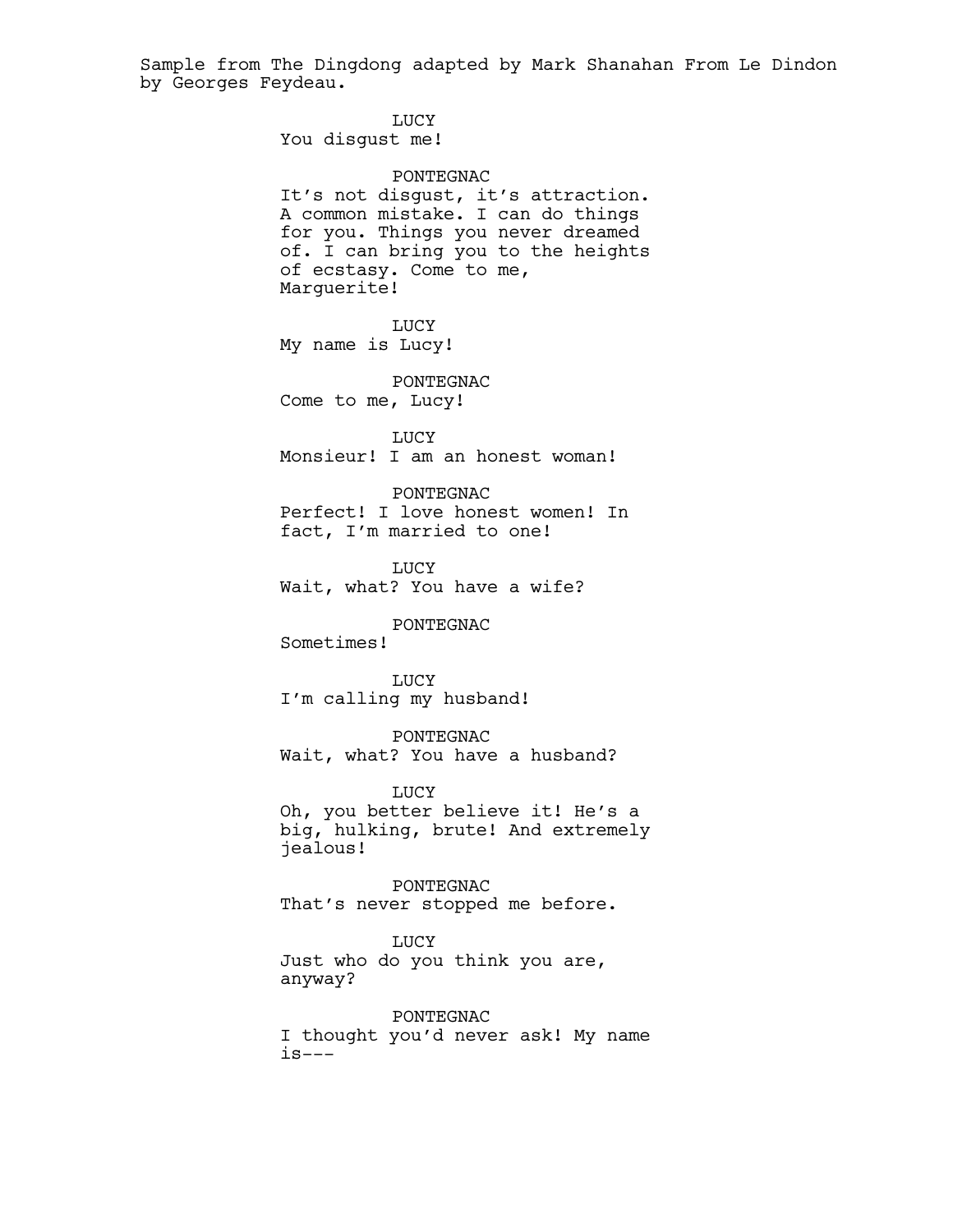VATELIN (ACTOR 3) enters. He is anything but her description. In fact, he slightly built and sports a charming little signature bow tie.

> VATELIN Pontegnac! My goodness! What a surprise! I thought I heard someone out here!

> > PONTEGNAC

Oh, my God!

LUCY Charles, you know this man?

### VATELIN

Of course, I do, honey! This is Pontegnac! We went to University together! Well, how *about* that! Dear Old Pontegnac! In my house!

PONTEGNAC

Well, how about *that*! Dear Old Vatelin! What a surprise!

#### VATELIN

What do you mean a surprise! Didn't you expect to find me in my own home?

PONTEGNAC No! I mean, yes! I meant ...what a a surprise visit! By me!

VATELIN Oh, I see! Of course!

LUCY Well, this is rich!

# VATELIN

You've always said you'd drop by but I never thought you actually meant it!

PONTEGNAC Neither did I!

VATELIN I'm delighted!